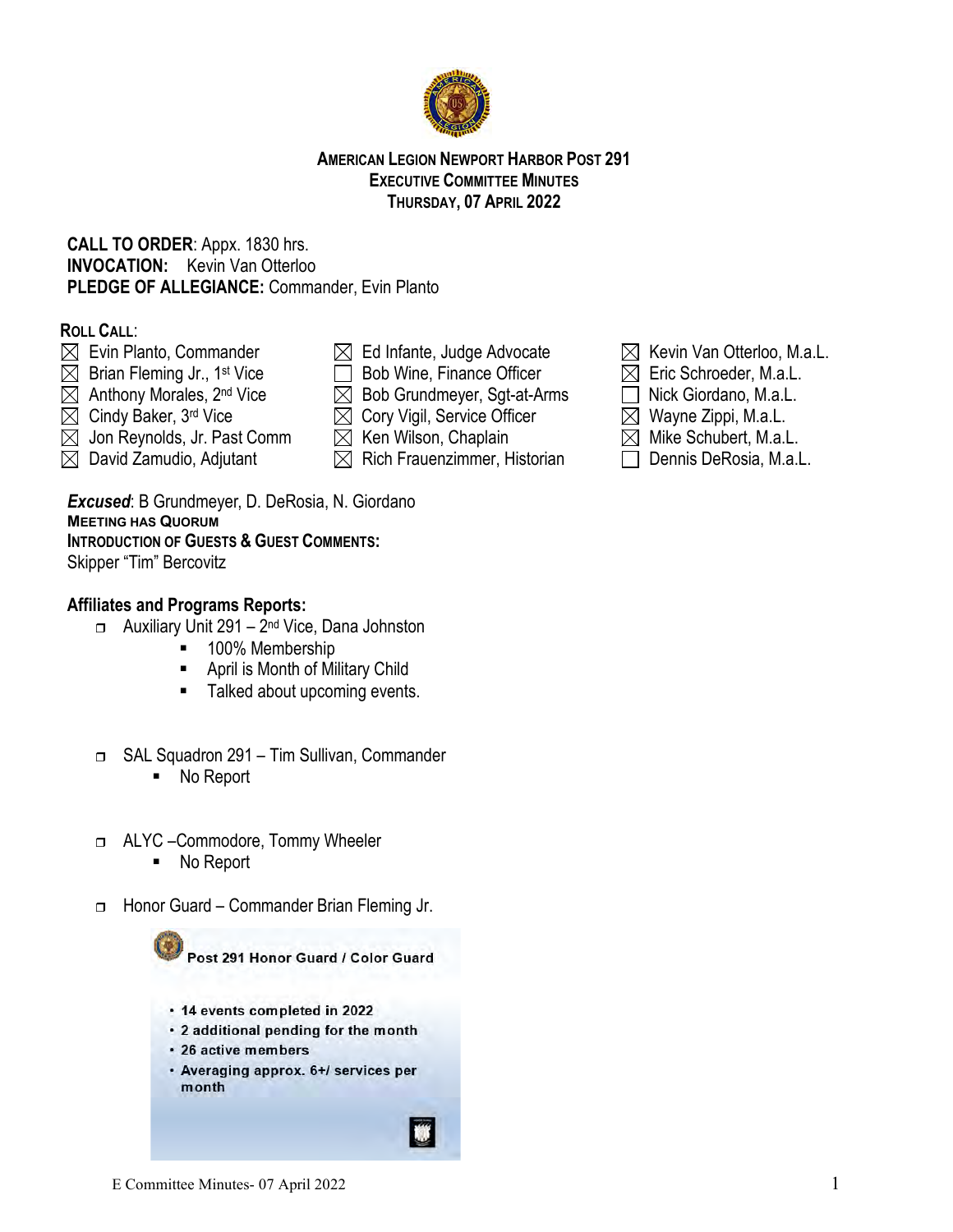# **Minutes Approval**

- □ All Committee members received copies of the Executive Committee Minutes:
	- **Minutes for 03 March 2022 E Committee Meeting**
	- $\Box$  The Commander asked for a motion to approve the 03 March 2022 E Committee Minutes
		- **M/S/C:** The motion approved unanimously.

## **Committee Reports**

- □ House Committee Mike Mailman
	- **-** Discussed post sales
	- **-** Discussed upcoming improvements
	- Discussed upcoming post events
	- **-** Discussed staffing items
- $\Box$  Finance Committee Bob Wine
	- **Held meeting on 3/16**
	- Reviewed financials with not anomalies.
- □ Entertainment Committee- Anthony Morales
	- No Report
- Lease Committee- Commander Evin Planto
	- No report
- Audit Committee- Bob Wine
	- No report
- □ Donations Committee Cory Vigil
	- No Report

# **OFFICERS' REPORTS**

# **COMMANDER'S COMMENTS/REPORT -**Evin Planto

- Discussion on meeting with City concerning audit on 4/20/2022.
	- $\circ$  Will be attended by Finance Officer and Commander<br>
	Will discuss history of Legion
		- Will discuss history of Legion
		- Discuss \$300k donated to veterans
		- **Discuss Civic Activities**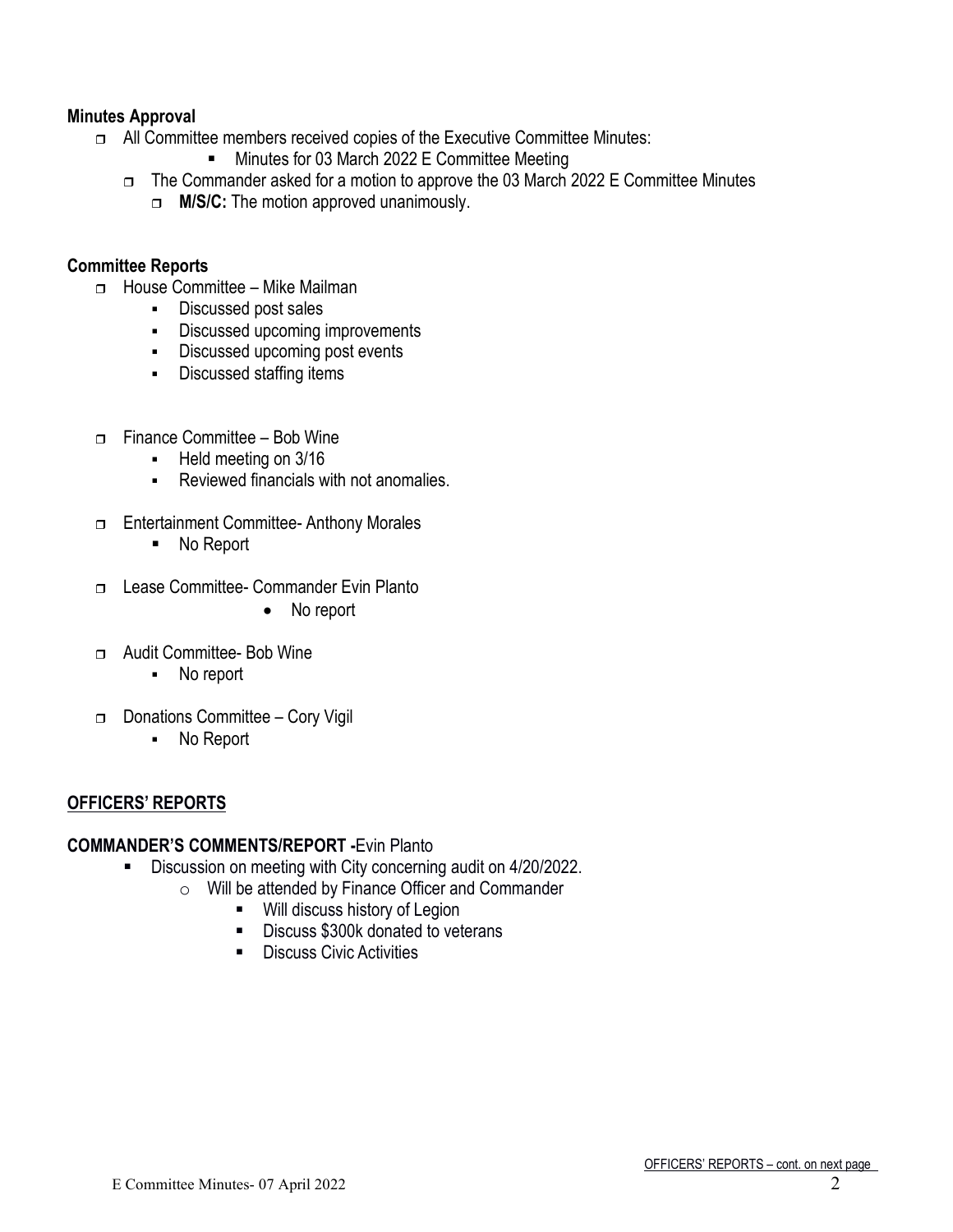#### **ADJUTANT – David Zamudio**

Present letter to give background for discussion of former AL 291 member requesting transfer to AL 291

**1ST VICE COMMANDER – Brian Fleming Jr.** – Membership

| 1st Vice Cmdr. Brian Fleming Jr.                                                                                                                                                                                           |
|----------------------------------------------------------------------------------------------------------------------------------------------------------------------------------------------------------------------------|
| • Current Post Membership = 3,845 Legionnaires                                                                                                                                                                             |
| • 2021-2022 Goal = 4,151<br>306 over last years Goal                                                                                                                                                                       |
| • Current Membership Numbers for 2022@ National<br>$= 3,845(92.6%)$<br>○ April 13 <sup>th</sup> Goal = 95.0% (3,943)<br>$\circ$ Good thru 2021 = 603<br>$\circ$ New Members 2022 = 396<br>• 45 more new members this month |

**2ND VICE COMMANDER – Anthony Morales** - Speaking about upcoming events and bands. No Report

**3RD VICE COMMANDER – Cindy Baker** - Speaking about Boys State and Americanism.

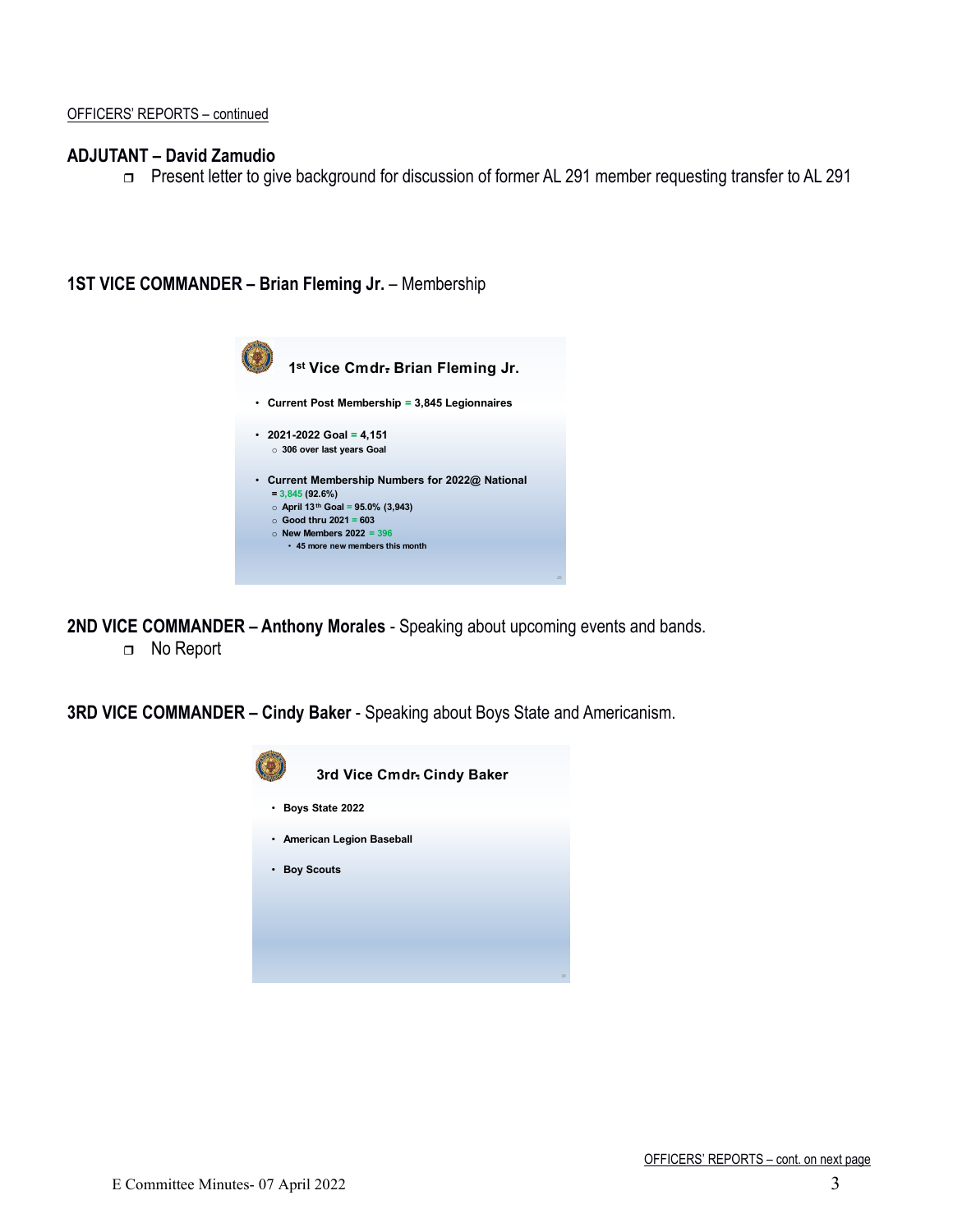# **JR. PAST COMMANDER – Jon Reynolds**

□ No Report

### **FINANCE OFFICER – Bob Wine**

**Profit and Loss / Cash Flow Projection** 

|                       |      |              |               |                   | Finance Officer - Bob Wine   |              |             |                  |               |              |                   |                |
|-----------------------|------|--------------|---------------|-------------------|------------------------------|--------------|-------------|------------------|---------------|--------------|-------------------|----------------|
|                       |      |              |               |                   | AL 291 BUSINESS P&L BY CLASS |              |             |                  | 4/6/2022      |              |                   |                |
| <b>YTD 2022</b>       |      | <b>ADMIN</b> | BAR           |                   | RESTAUR BANQUET TOT REST     | <b>BANO</b>  | <b>HALL</b> | <b>CUSTODIAL</b> | <b>MARINA</b> | <b>TOTAL</b> | <b>PYC</b>        | DIFF           |
| TOT INC               |      | 3,600        | 174,873       | 298,359           | 100.982                      | 399,341      | 26,790      |                  | 112,078       | 716.682      | 362,182 354,500   |                |
| COGS.                 |      |              | 103,452       | 308,088           | 62.972                       | 371.060      |             |                  |               | 474.512      | 294,488 180,025   |                |
| GP                    | GP % | 3,600        | 71,421<br>41% | $-9.729$<br>$-3%$ | 38,010<br>38%                | 28.281<br>7% | 26.790      |                  | 112,078       | 242,170      |                   | 67,694 174,476 |
| <b>EXPENSES</b>       |      | 43,909       | 44,010        | 53,879            | 1,082                        | 54,961       | 21,307      | 29,815           | 56,413        | 250,414      | 171,337           | 79,077         |
| NET ORD INCOME/LOS    |      | $-40.309$    | 27.411        | $-63,608$         | 36.928                       | $-26.681$    | 5.483       | $-29.815$        | 55.665        | $-8.245$     | $-103.643$        | 95.399         |
| OTHER INC.            |      | 2,508        |               | 200               |                              | 200          |             |                  |               | 2,707        | 4,021             | $-1.313$       |
| <b>FAC FEE</b>        |      | 82.425       |               |                   |                              |              |             |                  |               | 82.425       | 66.105            | 16,320         |
| NET INCOME            |      | 44.624       | 27,411        | $-63,409$         | 36.928                       | $-26.481$    | 5,483       | $-29.815$        | 55.665        | 76,887       | $-33,518$ 110,405 |                |
| <b>BANK BALANCES:</b> |      |              | PYC           |                   |                              |              |             |                  |               |              |                   |                |
| <b>WELLS FARGO</b>    |      | 351,807.45   | 183,739.91    |                   |                              |              |             |                  |               |              |                   |                |
| <b>UNION</b>          |      | 228,130.05   | 211,862.75    |                   |                              |              |             |                  |               |              |                   |                |
| COMERICA              |      | 246,834.98   | 246,709.70    |                   |                              |              |             |                  |               |              |                   |                |
| CHASE                 |      | 49.023.39    | 249.652.63    |                   |                              |              |             |                  |               |              |                   |                |
| CDs                   |      | 300.015.15   | 1.26          |                   |                              |              |             |                  |               |              |                   |                |
| <b>BOFA</b>           |      | 250,038.00   | 250,015.00    |                   |                              |              |             |                  |               |              |                   |                |
| <b>FARMERS</b>        |      | 250,236.35   | 250,093.52    |                   |                              |              |             |                  |               |              |                   |                |
| CITY NAT'L            |      | 225,000.00   | 210,000.00    |                   |                              |              |             |                  |               |              |                   |                |

|                        |                                               |    | <b>Newport Harbor Post 291</b> | Cash Flow Projection for the Period 4/05/22 - 6/30/2022 |          |              |                              |
|------------------------|-----------------------------------------------|----|--------------------------------|---------------------------------------------------------|----------|--------------|------------------------------|
|                        |                                               |    | $4/5 - 4/30$                   | $5/1 - 5/31$                                            |          | $6/1 - 6/30$ | Totals                       |
|                        | Cash: Beginning"                              | s. | 1,806,997.72 \$                | 1.782.799.12 S                                          |          |              | 1,761,650.10 \$ 1,806,997.72 |
|                        | <b>Add: Cash Inflows</b>                      |    |                                |                                                         |          |              |                              |
| <b>Finance Officer</b> | Membership Fees                               |    | 10,000.00                      | 10,000.00                                               |          | 3,000.00     | 23,000.00                    |
|                        | <b>Marina Rents</b>                           |    | 19,175.00                      | 26,000.00                                               |          | 26,000.00    | 71,175.00                    |
| <b>Bob Wine</b>        | Restaurant Sales (Apr \$4500; May-Jun \$5000) |    | 117,000.00                     | 155,000.00                                              |          | 150,000.00   | 422,000.00                   |
|                        | <b>Hall Rentals</b>                           |    | 2,227.00                       | 7,475.00                                                |          | 7,970.00     | 17,672.00                    |
|                        | <b>Banquet Food</b>                           |    | 16,600.00                      | 34,965.00                                               |          | 36,960.00    | 88,525.00                    |
|                        | <b>Facility Fees</b>                          |    | 39,325.00                      |                                                         |          |              | 39.325.00                    |
|                        | <b>Total Cash Inflows</b>                     |    | 204, 327.00                    | 233,440.00                                              |          | 223,930.00   | 661,697.00                   |
|                        | <b>Deduct: Cash Outflows</b>                  |    |                                |                                                         |          |              |                              |
|                        | Food & Beverage Cost @ 40%                    |    | 53,440.00                      | 75,986.00                                               |          | 74,784.00    | 204,210.00                   |
|                        | Entertainment                                 |    | 7,800.00                       | 8,000.00                                                |          | 8,000.00     | 23,800.00                    |
|                        | Pavroll**                                     |    | 105,000.00                     | 100,000.00                                              |          | 100,000.00   | 305,000.00                   |
|                        | Health Insurance                              |    | 6,200.00                       | 6,200.00                                                |          | 6,200.00     | 18,600.00                    |
|                        | Liability Insurance                           |    |                                |                                                         |          | 8,911.75     | 8,911.75                     |
|                        | Marina Insurance                              |    | 2,900.00                       | 2.900.00                                                |          | 2,900.00     | 8,700.00                     |
|                        | <b>D&amp;O</b> Insurance                      |    |                                | 2,235.00                                                |          |              | 2.235.00                     |
|                        | JB Cleaning Co.                               |    | 12,000.00                      | 12,000.00                                               |          | 12,000.00    | 36,000.00                    |
|                        | Repairs & Maintenance                         |    | 1,000.00                       | 1,000.00                                                |          | 1,000.00     | 3,000,00                     |
|                        | Telephone                                     |    | 450.00                         | 450.00                                                  |          | 450.00       | 1,350.00                     |
|                        | <b>Utilities</b>                              |    | 5,600.00                       | 5,600.00                                                |          | 5,600.00     | 16,800.00                    |
|                        | Rent                                          |    |                                | 11,500.00                                               |          | 11,500.00    | 23,000.00                    |
|                        | Credit Card                                   |    | 2,500.00                       | 2,500.00                                                |          | 2,500.00     | 7,500.00                     |
|                        | Credit Card Fees                              |    | 3,085.60                       | 4,451.02                                                |          | 4,394.88     | 11,931.50                    |
|                        | Misc                                          |    | 1,400.00                       | 1,400.00                                                |          | 1,400.00     | 4,200.00                     |
|                        | Mileage                                       |    | 1,400.00                       | 1,400.00                                                |          | 1,400.00     | 4,200.00                     |
|                        | Capital Outlays                               |    | 25,750.00                      | 18,967.00                                               |          | 45,000.00    | 89,717.00                    |
|                        | <b>Total Cash Outflows</b>                    |    | 228, 525.60                    | 254,589.02                                              |          | 286,040.63   | 769, 155.25                  |
|                        | Cash: Ending                                  | Ś. | 1,782,799.12 \$                | 1,761,650.10                                            | <b>S</b> |              | 1,699,539,47 \$ 1,699,539,47 |
|                        | Monthly Increase /Decrease                    | Ś. | $(24, 198.60)$ \$              | $(21, 149.02)$ \$                                       |          | (62, 110.63) | (45, 347, 62)                |
|                        | * Doesn't include VEAF fund                   |    |                                |                                                         |          |              |                              |
|                        | ** Includes P&R taxes & WC                    |    |                                |                                                         |          |              |                              |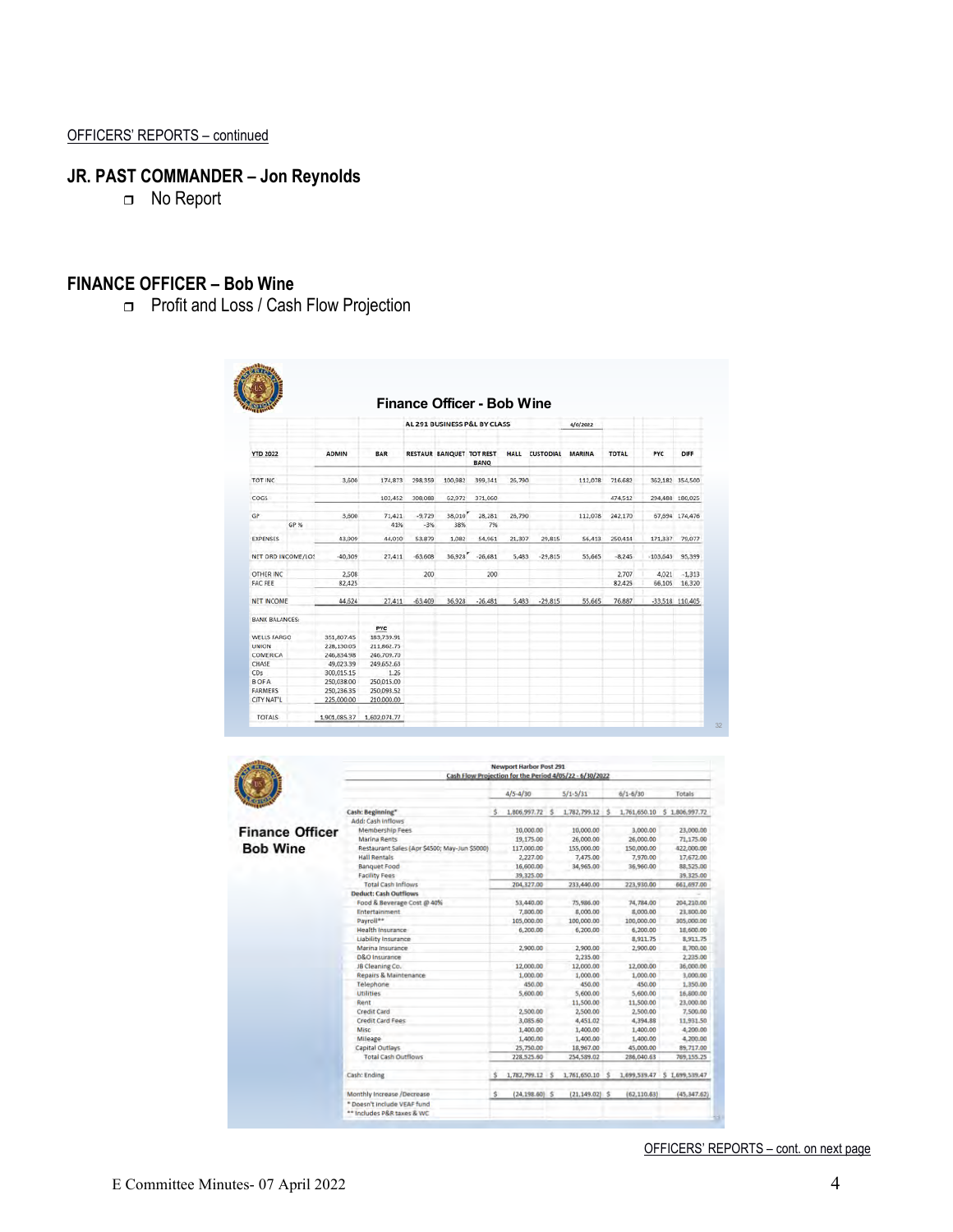#### OFFICERS' REPORTS – continued

#### **HISTORIAN – Richard Frauenzimmer**

□ No Report

#### **SERGEANT AT ARMS – Bob Grundmeyer**

Excused

### **CHAPLAIN – Ken Wilson**

- Spoke about veteran outreach calls (50% of 500 Members)
- Spoke about memorials in May

### **SERVICE OFFICER – Cory Vigil**



**Cory Vigil**

Veterans Served in March:<br>A. Items approved or rejected:

- %1. NAFY veteran, Micheal Villegas requested assistance with emergency dental at Sunbit for \$1,039.39. Referred by Rosey Dental. 2.  $\,$  USMC veteran, David Gallegos requested clothing and hygiene from Ross Store for  $\,$
- 
- 
- 
- 
- 
- 2. USMC veterar, David Gallegos requested clothing and hygiene from Ross Store for S364.23. Found dring outrech.<br>
3. NAFY veterar, Danessa Cordova requested assistance with Xcel past due bill for S1,419.51. Referred by OC
- 
- 
- \$1412.01

\$7649.06

- Ordered 7 DD-214's.<br>Delivered 18 gas cards.<br>Delivered 18 grocory.cords<br>Réferred 3 for employment services.<br>Réferred 1 fo the American Legion H.B. 133.<br>Assisted 2 hormelss vetterans.<br>Assisted 5 veterans with disability comp sted 2 homeless veterans.<br>sted 5 veterans with disability compensation.<br>hased clothing for 1 veteran.<br>sted 4 veterans with Lyft and Uber transporta<br>and 4 to Blazes with Lyft and Uber transporta **S500 Life Aid Donation CSOOD Totacse's Tiggs! Bustines** \$1000 in grocery cards for Coastlin
- **S2000 Stand & Salute Campaign** \$2500 Boy Scouts of America **S500 Gas cards**



## **Service Officer, Cory Vigil**

38

| <b>Monthly Update for Service Officer</b>    |              |             | for the March 3, 2022 E-Board |                                        |  |  |  |
|----------------------------------------------|--------------|-------------|-------------------------------|----------------------------------------|--|--|--|
| <b>6510 Donations</b>                        | 2021 Actuals | 2022 Budget | 2022 Actual<br>thru Feb 28    | % of 2022 Budget thru<br><b>Feb 28</b> |  |  |  |
| 6519 Honor Guard                             | 2,842.34     | 2,500.00    |                               | 0%                                     |  |  |  |
| 6521 Unrestricted Service<br>Officer Expense | 10,000.00    | 15,000.00   | 6.177.44                      | 41%                                    |  |  |  |
| 6522 Restricted VEAF expense                 | 84,573.73    | 100,000.00  | 15,889.51                     | 16%                                    |  |  |  |
| 6515 Oratorical                              |              |             |                               | 0%                                     |  |  |  |
| 6510 Donations other                         | 21,804.50    | 20,000.00   | 7,307.46                      | 37%                                    |  |  |  |
| Total 6510 expenses                          | 119,220.57   | 137,500.00  | 29,374.41                     | 21%                                    |  |  |  |
| <b>4520 VEAF current balance</b>             |              |             | 99,823.19                     |                                        |  |  |  |
| <b>Feb Donations Out</b>                     |              |             | 6657.44                       |                                        |  |  |  |
| Feb VEAF Donations Out                       |              |             | 8137.69                       |                                        |  |  |  |